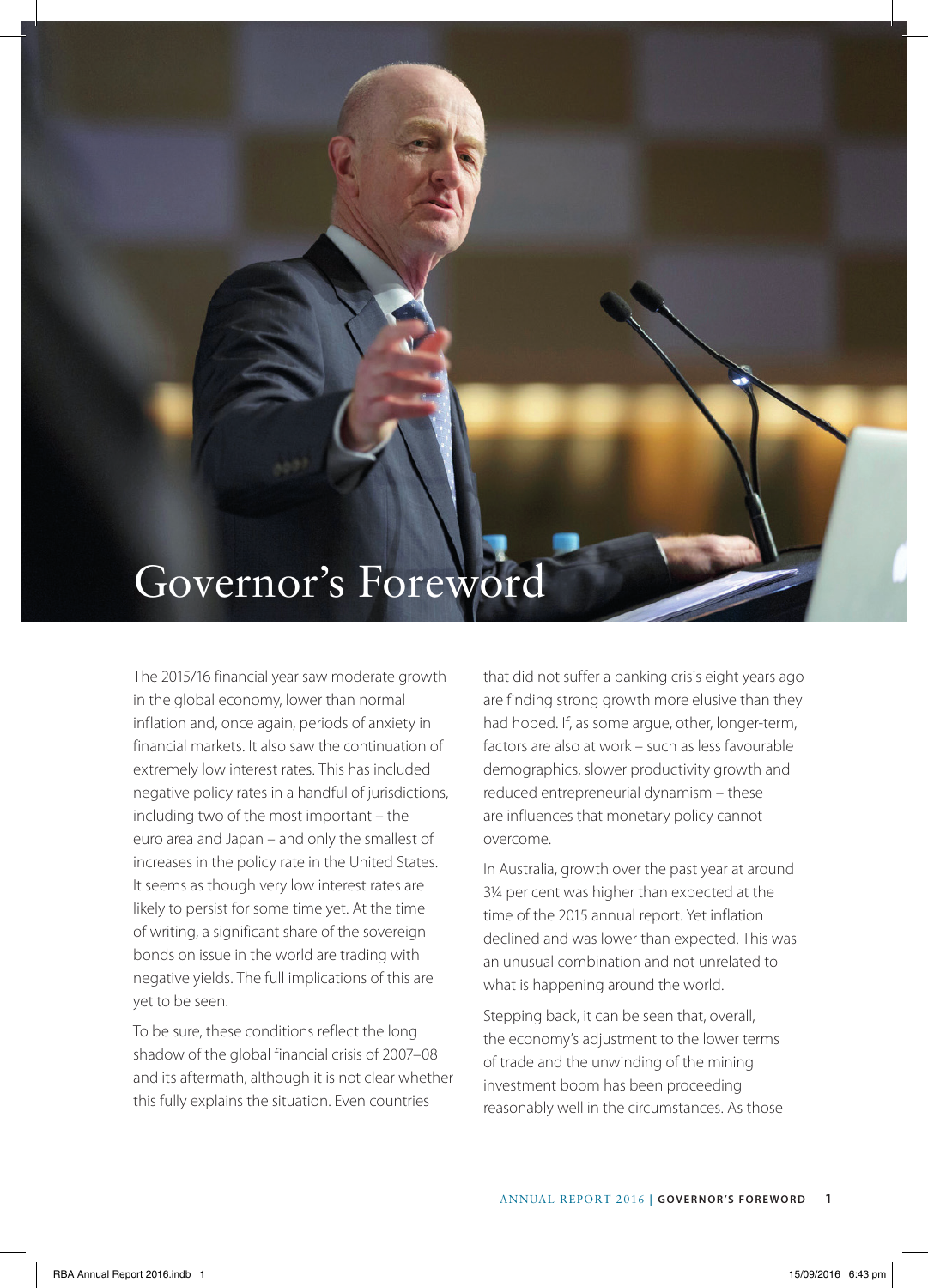regions and sectors that had been leading growth fell back, other regions and sectors saw faster growth.

A year from now, the fall in mining capital spending will probably largely be completed. As that headwind diminishes, present indications are that there are reasonable prospects for ongoing growth in the economy, still with quite low inflation. While the growth outlook is reasonable, the economy could sustain faster growth than forecast at present. But the challenge of securing faster growth on a durable basis, without a further step-up in private sector leverage, is one that will not be met by monetary policy alone.

During 2015/16, the Reserve Bank Board adjusted the cash rate only once, in May 2016, in response to the shift in the inflation outlook. This change was made consistent with the flexible inflation targeting framework that has been in place since the early 1990s, which seeks an average inflation rate of between 2 and 3 per cent over time. The objective has been delivered: over the past 20 years, the average CPI increase has been 2.5 per cent per annum and variability in the real economy has been quite contained, particularly in the face of very substantial shocks since the mid 2000s. For the future, inflation targeting remains, in the view of this writer, the best monetary policy framework available. However, it may need to be operated with considerable flexibility so as to allow what may be a reasonably protracted return to 2–3 per cent inflation.

The Bank's earnings for the year were \$2.9 billion. Underlying earnings were \$1.2 billion, an increase from the preceding year reflecting a rise in net interest income and the full annual effect of the fees from the Committed Liquidity Facility. Earnings available for distribution to the Commonwealth, which include underlying earnings and valuation gains that have been realised, amounted to \$4.6 billion, about

\$1.2 billion more than the previous year. With the Treasurer's agreement, some of the earnings are being retained so as to augment the Bank's capital in line with growth in the size of the balance sheet. With this, the balance sheet remains very strong.

As measured, the cost of running the Reserve Bank's routine operations in 2015/16 rose by 7.4 per cent. But the previous year's costs had been held down by the delay in finalising the new Workplace Agreement, which meant that pay rises for 2014 were not paid until August 2015. Abstracting from this and the rise in depreciation, costs of 'business as usual' activities rose by 3.6 per cent.

As foreshadowed in previous annual reports, the large portfolio of projects continued to ramp up in 2015/16. This has seen staff numbers increase further, with a number of specialist roles, particularly IT professionals, on short-term contracts required to meet project requirements. At the time of writing, the build-up in staff numbers is largely complete and, if projects run according to their schedules, project costs will peak in 2016/17. Thereafter, capital expenditure for these projects and associated staffing will start to decline, but depreciation charges against the larger asset base will be a greater share of ongoing operating costs for the foreseeable future.

Among the major projects is the Next Generation Banknote program to upgrade Australia's banknotes. As described in the chapter on 'Banknotes', this is a large and very complex project, the aim of which is to maintain a supply of banknotes with innovative security features that are more secure against counterfeiting. While counterfeiting rates remain low by international standards, they are rising and so an upgrade of the banknotes' security features is a timely investment. The design of the new